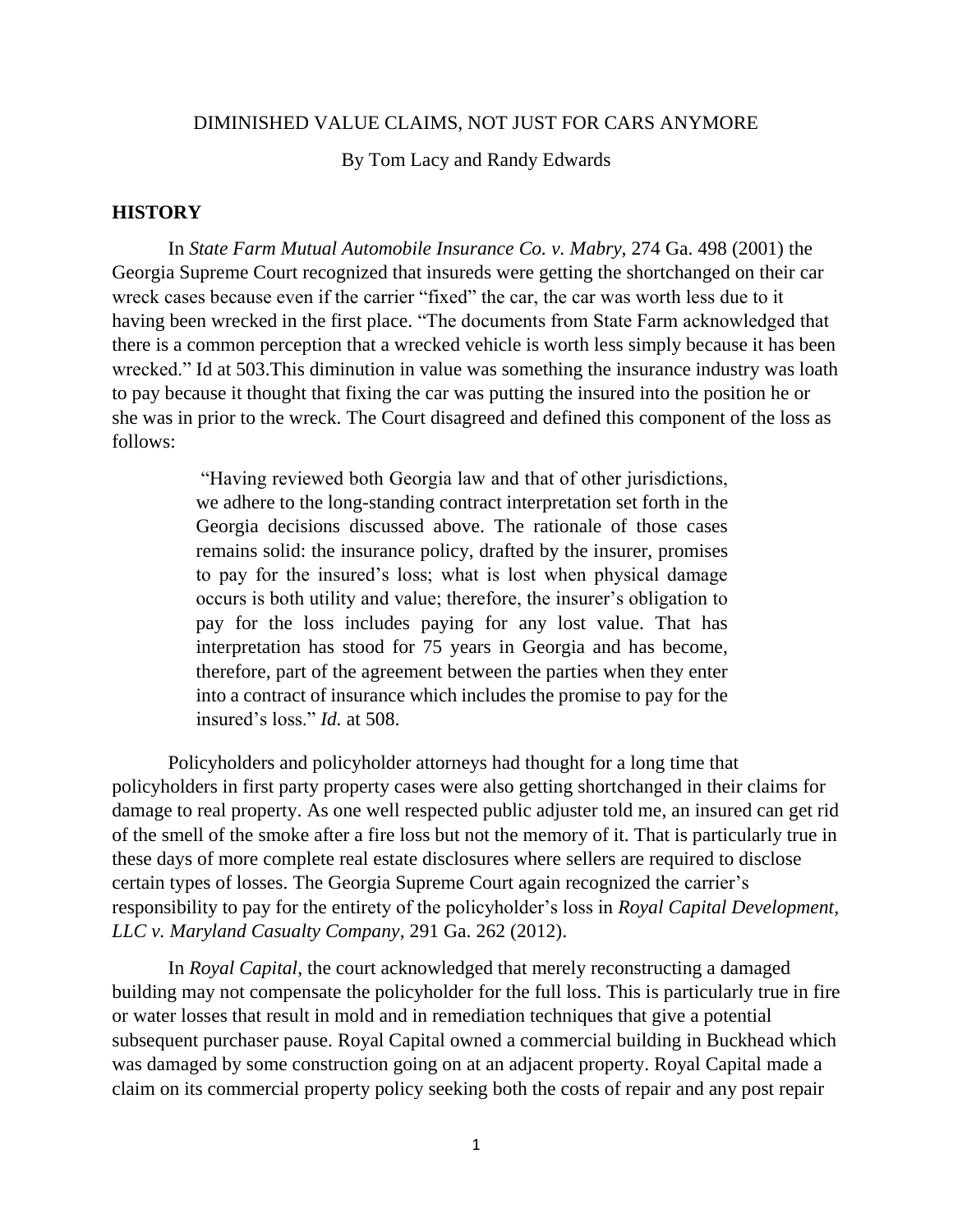diminution in value from the damage. The carrier paid over \$1.1M in repair costs but refused to pay for any diminution in value claim. The Georgia Supreme Court quoted *Mabry* at length for the proposition that value not condition is the proper baseline for measuring damages when a carrier promises to pay for the policyholder's loss. *Royal Capital* at 264.

The Court also reviewed the historical decisions where Georgia courts had repeatedly considered diminution in value as an element of loss for damage to real property. While restating the prohibition on double recoveries, the Court held that the *Mabry* rule applied to real property losses as well. "We adhered in *Mabry* to the long-standing contract interpretation rule in Georgia that where '[an] insurance policy, drafted by the insurer, promises to pay for the insured's *loss*; what is lost when physical damage occurs is both utility and *value*; therefore, the insurer's obligation to pay for the *loss* includes paying for any lost *value*."

In recent cases Randy and I have been involved in, some real estate appraisers put the value of the loss at up to 50% especially in high value homes where purchasers have the money to spend and no need to compromise for what they consider to be damaged goods despite an even exemplary repair job. For the sake of argument assume every first party property loss has some stigma or diminished value claim. Consider hiring an expert appraiser if the case warrants it. Look for the kinds of facts that would make you less interested in buying the house because chances are that is true of most potential purchasers and your clients have not been made whole by their carrier offering to pay for repairs.

The judicial reaction to *Royal* Capital has been almost uniformly positive as recent cases citing the decision show. Several cases have cited *Royal Capital* for the general proposition that diminution in value is an element of determining damages to real property. *Ingles Mkts., Inc. v. Kempler*, 317 Ga. App. 190 (2012); *Effingham County v. Roach*, 329 Ga. App. 805 (2014); and *Ridely v. Turner*, 335 Ga. App. 108 (2015). More importantly there is a recent ruling in the Middle District of Georgia holding that carriers have an affirmative duty to assess for diminished value in every loss to real property and failure to perform that duty creates a remedy. *Thompson v. State Farm Fire & Cas. Co.*, 2016 U.S. Dist LEXIS 30308. Judge Treadwell's decision certifies a class action for failure to assess after a very thorough examination of the importance of *Mabry* and *Royal Capital*. This decision should help all of you argue that by not affirmatively assessing this element of damages, a carrier may have handled the claim, or denied it, unreasonably and possibly in bad faith.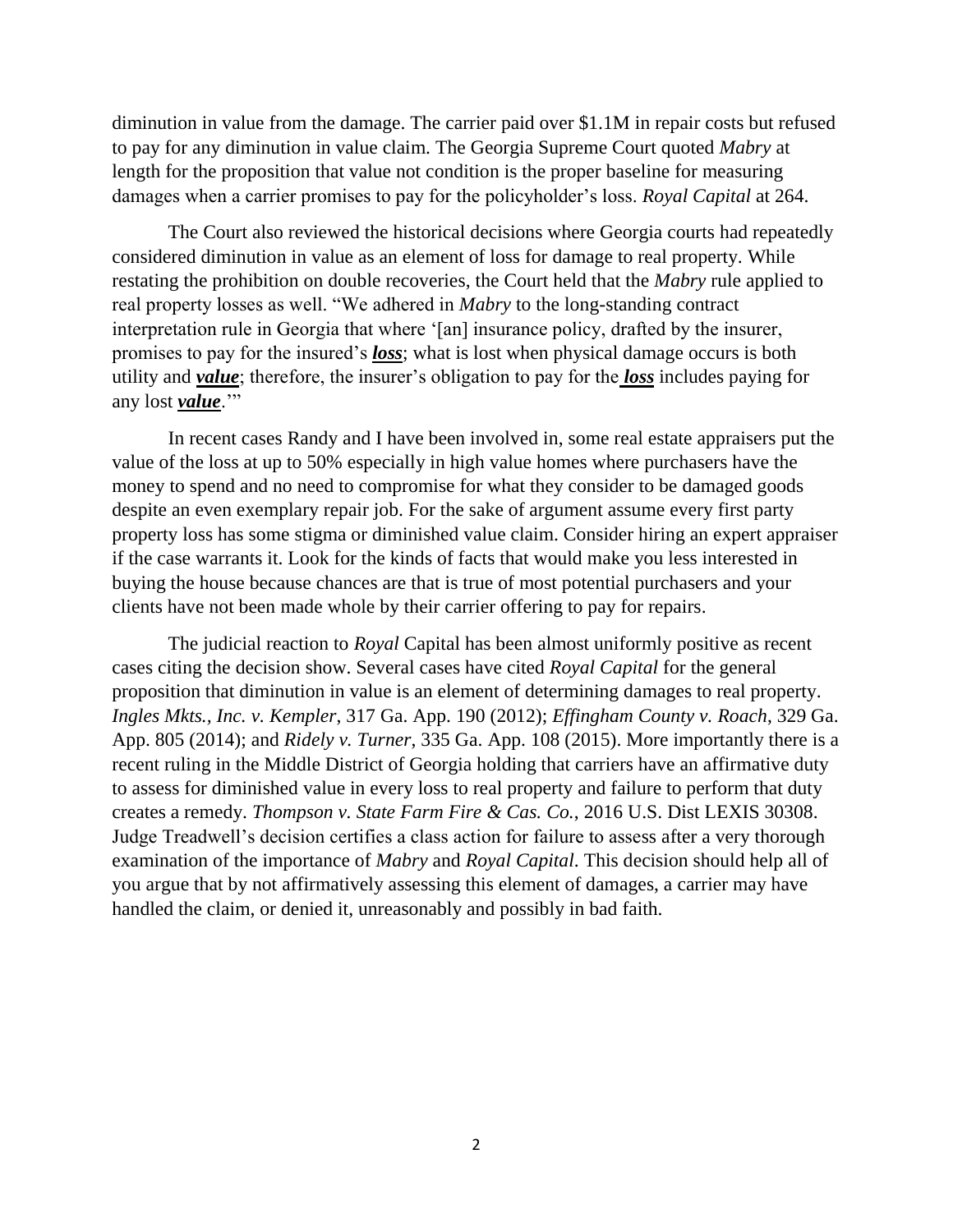### **BURDEN OF PROOF**

Under O.C.G.A. § 24-7-701(b), the owner is competent to testify as to value property. However, there must be a foundation that the witness "has some knowledge, experience or familiarity with the value of the property in question or similar property and he must give reasons for the value assessed and also must have had an opportunity for forming a correct opinion...."<sup>1</sup> While permissible, the better approach is to retain an appraiser to testify as an expert witness.

The Uniform Standards of Professional Appraisal (USPAP) provides a detailed framework for calculating DIV for environmentally contaminated properties.<sup>2</sup> USPAP defines Diminution in Value as "the difference between the unimpaired and impaired values of the property being appraised. This difference can be due to increased risk and/or costs attributable to the property's environmental condition." This involves calculation of the hypothetical value, assuming no impairment, and comparing it to the "as is" value. This is easier said than done, and will require more work on the part of the appraiser, and thus will cost more than a typical appraisal.

# **CALCULATION OF DAMAGES**

The most common approach used by appraisers is the market approach, where sales or listings of comparable properties are used to calculate a value of the subject property. Usually, the three most important factors in appraisal are "location, location and location." However, these rules go out the window when appraising a contaminated property. The appraiser must locate properties that have sold or are on the market with the same or similar type of Stigma.

In simple terms, the appraiser will have to appraise at least two properties, the subject property and one or more comparison properties with a documented history of the same or similar type of contamination. Unless there is neighborhood wide contamination, this will likely require using comparison properties farther away from the subject property than would normally be used. In addition, the comps will likely have more differences in size, finishes and features as well. All will involve calculating the hypothetical value with no impairment. The hypothetical value will be considered the "baseline". Dividing the actual sales or listing price of the comparisons by their baselines will yield a percent "stigma factor." Multiplying the Stigma Factor by the baseline of the subject property will yield the Diminution in Value of the subject property.

Stigma is not a constant factor, meaning it may increase or decrease over time. For example, while a recently remediated house with a recent documented history of mold may

 $\overline{a}$ 

<sup>1</sup> *Surman v. Blansett,* 246 Ga. App. 183, 186, 539 S.E.2d 890, 893 (2000).

<sup>2</sup> *See* USPAP Advisory Opinion 9; *see also* Guide Note 6: Consideration of Hazardous Substances in the Appraisal Process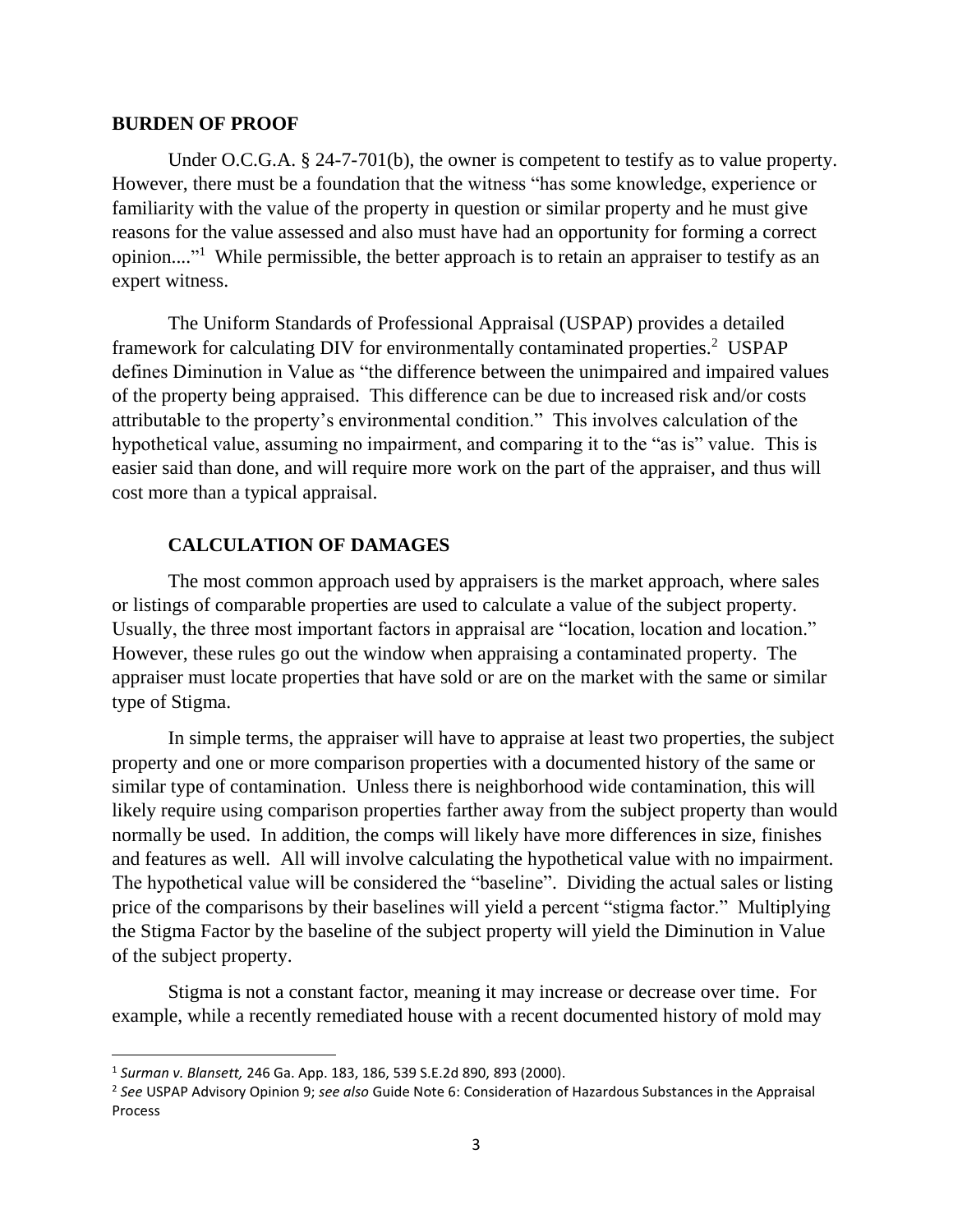have stigma factor of 25%, several years later, assuming the remediation was successful and no further mold exposures, that same house may have a stigma factor of just 5-10%. Conversely, if the mold continues or worsens, the stigma factor may rise to 50% or more. However, the measure of damages is the difference in value immediately before and after the loss.<sup>3</sup> Thus, the fact that the Stigma factor may decrease (or increase) over time, should be irrelevant in calculating the DIV immediately following the loss.

In addition to appraisers, you may want to talk to realtors who sold or listed the comparison properties. Given that realtors' commissions are tied directly to the sales price, the fact that they listed or sold the house for a substantial discount would support their credibility in front of a judge, jury and claims adjuster. Another way to enhance the credibility of the appraiser or broker, is to talk to real estate lenders and gauge their interest in lending to borrowers to finance their acquisition of the contaminated properties.

Another issue to consider is "betterment" from the repairs. Oftentimes, after a flood or fire, new drywall, cabinets, wiring and flooring is installed. Not only has the property been repaired, it has basically been remodeled. Failure to address betterment in the appraisal can result in the appraisal being inaccurate. Betterment needs to be addressed in some fashion.

Because the measure of damages is the difference in value immediately before the loss and immediately after the loss, one way to address betterment is to argue that it is irrelevant. The measure of damages immediately after the loss is the sum of the cost to repair and DIV, generally capped at the value immediately before the loss. Thus, any "betterment" weeks or months later is arguably irrelevant.

Another way, and we submit the better way, is to give credit for betterment in the appraisal process. This will involve a detailed analysis by the appraiser on a room by room basis of those items which arguably increase the value of the property. Thus, the total DIV will be the Stigma factor multiplied by the pre-loss value, less any betterment. For example, a \$500,000 house, with a 25% stigma factor and \$25,000 in betterment, would have a total DIV of \$75,000.<sup>4</sup>

# **DEFENSES**

 $\overline{a}$ 

The carriers have reacted swiftly and decisively to *Royal Indemnity*. Endorsements specifically excluding diminution in value for first party property losses have already been seen attached to the most recent property policies. In *Thompson* cited above State Farm asserted its new Endorsement FE-5621, Diminution in Value Loss Restriction, as a defense to the typicality prong of Rule 23 certification. In footnote 11 of the Order, the Court notes

<sup>33</sup> *U.S. Fidelity & Guar. Co. v. Corbett,* 35 Ga. App. 606 (1926) ("the measure of liability would be the difference between the value of the property immediately before the injury and its value immediately afterwards….")  $4$  \$500,000 value x 25% stigma factor = \$100,000 - \$25,000 betterment = \$75,000 DIV.